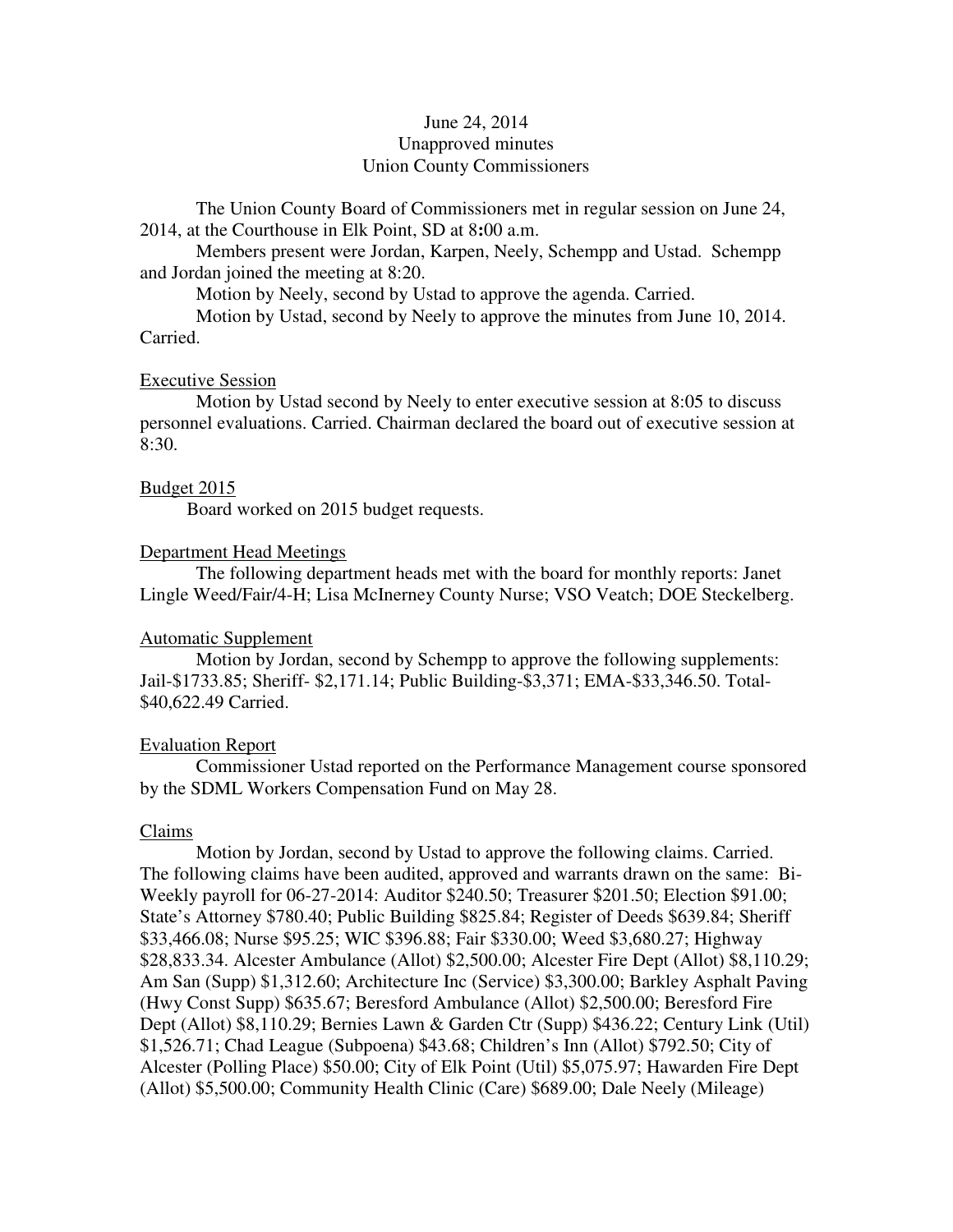\$33.30; Dave Fedderson (Repair) \$168.30; Dawn Steckelberg (Per Diem) \$23.00; Document Depot & Destruction (Supp) \$40.00; Donald Hermanson (Subpoena) \$121.40; Doyle Karpen (Mileage) \$48.84; Dustar Contracting (Ditch Work) \$1,438.89; Elk Point Ambulance (Allot) \$2,500.00; Enventis (Util) \$122.70; Gerald Dahlin (Subpoena) \$43.68; Harley Navarrete (Subpoena) \$142.12; Home Towne Inn (Lodging) \$102.00; Integrated Technology & Security (Maint) \$36,311.00; Jacks Uniform & Equip (Cloth Allow) \$397.80; Jeff's Lawn Care (Lawn Care) \$427.00; Jefferson Ambulance (Allot) \$2,500.00; Jefferson Fire Dept (Allot) \$8,110.29; Jerry Miller (Mileage) \$30.34; Johnson Feed (Repair) \$20.06; Juror Fees \$3,753.54;Knology (Util) \$159.95; Kylee Nicholsen (Subpoena) \$118.42; Marvin Schempp (Mileage) \$47.36; Mary Anne Meyer (Transcript) \$45.60; Medical Waste Transport (Maint) \$94.71; Michael McGill (Court Appt Atty) \$67.60; MidAmerican Energy (Util) \$337.79; Milton Ustad (Mileage) \$49.95; Minnehaha Co Reg Juvenile Detention Ctr (Care) \$2,250.00; Myrl & Roys Paving (Hwy Const Supp) \$4,762.50; NACRC (Membership) \$55.00; Nel Golden (Per Diem) \$23.00; Noll Collection Svc (Collections) \$186.85; Nygren's True Value (Supp) \$34.76; Office Systems (Maint) \$220.11; Pennington Co Sheriff (Transport) \$345.15; Perkins Office Solutions (Supp) \$432.62; Peterson, Stuart, Rumpca & Rasmussen (MI Board) \$95.70; Pitney Bowes (Rental) \$371.16; Printing Plus (Supp) \$179.00; Quill (Supp) \$346.96; Ross Jordan (Mileage) \$27.38; Rumi Weigel (Per Diem/Lodging/Mileage) \$180.60; Safe Options Svcs (Allot) \$792.50; Scott Schurch (Subpoena) \$43.68; SD State Health Lab (BL Draws) \$315.00; SDAAO (Registration) \$1,200.00; SDACO / M&P Fund (Mod/Pres) \$528.00; Servall Towel & Linen (Towel Svc) \$33.28; Sheriff of Woodbury Co (Return) \$95.15; Sherri Bousquet (Per Diem) \$23.00; Sioux City Truck Sales (Repair) \$108.20; Siouxland Reg Transit (Allot) \$1,000.00; Sonjia Moldenhauer (Subpoena) \$43.68; Southdale Nursery (Supp) \$255.00; Southeast SD Tourism Assn (Membership) \$365.00; Terri Frank (Subpoena) \$43.68; The Lodge at Deadwood (Lodging) \$1,452.00; TuDogs Computing (Maint) \$353.47; Union Co Fair Board (2014 Fair Exp) \$5,723.00; Union Co (Supp) \$22,182.71; Union Co Conservation (Allot) \$3,750.00; US Bank (Supp/Lodging) \$1,062.53; Verizon Wireless (Util) \$837.71; Wrenn's Plumbing & Heating (Repair) \$277.50.

### Recess

Chairman declared a recess at 9:25 for five minutes.

# Insurance Renewal

 Mark Jensen met with the board for the liability insurance renewal. Motion by Ustad, second by Schempp to approve renewing EMC for liability insurance. Carried.

# Dakota Senior Meals

 Karen Janousek met with the board to discuss the request for Dakota Senior Meals in 2015. She told the board that meal service to seniors has increased, she also stated that the cost per meal is .28 cents and the average age is 80 to 90.

### **Historical Society**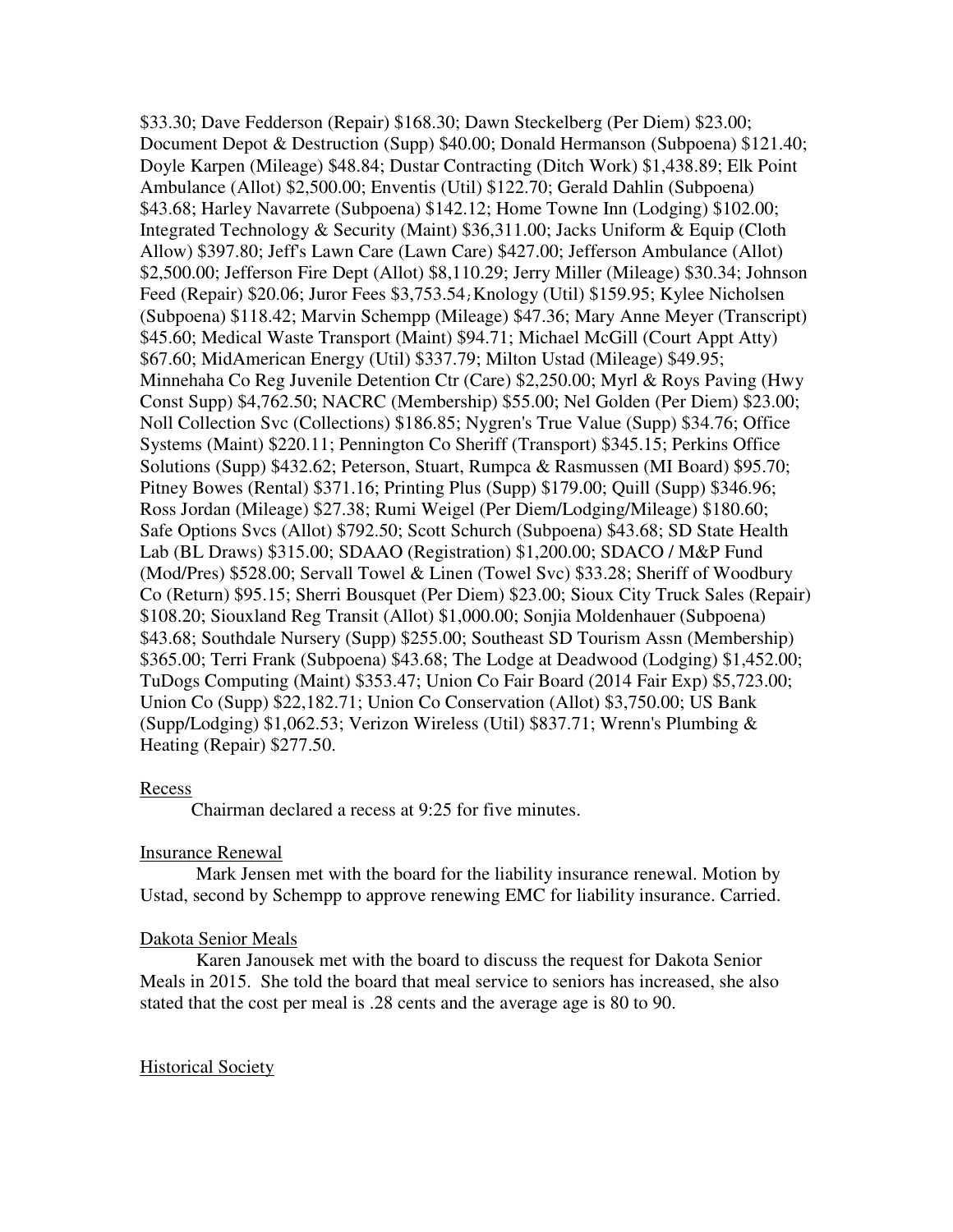Ann Tornberg and Sondra Stickney met with the board to discuss the request for 2015 Historical Society. They gave the board an update and requested that they continue with their support of \$5,000.00.

# Budget 2015

Board worked on 2015 budget requests.

# Executive Session

 Motion by Neely second by Ustad to enter executive session at 10:45 to discuss legal matters. Chairman declared them out of session at11:23. Jordan left the meeting at  $11:25.$ 

# Lewis and Clark Mental Health

 Dr. Stanage and Nick Welter met with the board to request funding for the 2015 calendar year for Lewis and Clark Mental Health Center. They requested \$11,173.00, up 3% from last year.

# Recess

Chairman declared a recess at 11:30 for five minutes.

# Highway

PWA Roggow met with the board for various matters.

 Motion by Ustad, second by Schempp to approve hiring Melisa Bisenius as part time highway staff effective June 18, 2014 @ \$12.70 per hour.

 Motion by Neely, second by Ustad to approve the Resolution for Declaration of Emergency/Disaster. Carried.

# **RESOLUTION FOR DECLARATION OF EMERGENCY/DISASTER**

**WHEREAS, Union County, South Dakota, has suffered severe damage, brought on by flood waters from the Big Sioux River.** 

**On the date of June 17, 2014** 

**WHEREAS, Union County has committed all available resources and taken all possible actions within the jurisdictional boundaries to combat and to alleviate the emergency/disaster, local resources are not adequate to cope with the situation.** 

**NOW, THEREFORE, BE IT RESOLVED by the Union County Board of Commissioners at a regular meeting held on June 24, 2014, it is hereby requested that the Governor declare an emergency/disaster to exist in the County of Union.** 

Conservation District Report